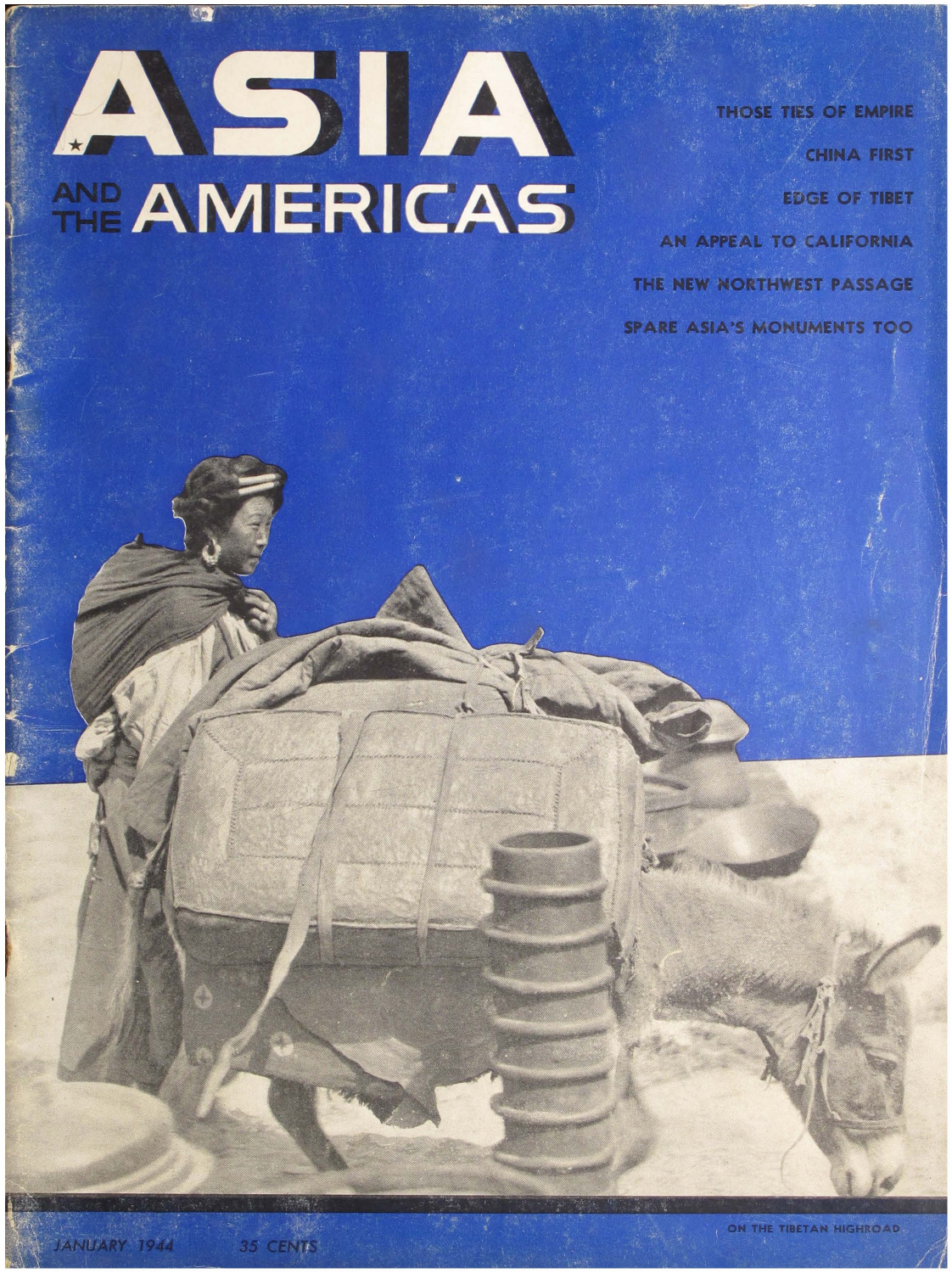## EDGE OF TIBET

## **By ALEXANDRA DAVID-NEEL**

I am not a newcomer in the East. Since long ago and for many years I have haunted the Himalayas, the Far West of China and the Central Asian lands which extend beyond them. I have known the time, fertile in adventures, when white foreigners, in these regions, played the part of demi-gods. Now, in a small market town in the eastern Tibetan borderland, a kind of Chinese mercantile outpost, I witness the time of the abolition of "unequal treaties." It is just as if I had lived on two different planets.

The former  $World$   $War$  came as a shock to many of my friends of Tibet, Mongolia and the neighboring regions, but after all they considered it as a fight between "beings of the same species." Their mythology expatiates a great deal on such battles taking place among the Titans (the *Asuras* of the Hindus; the *Sha ma vin* of the Tibetans). Ko discredit accompanies defeat in these struggles. But now for the first time the whites had faced yellow foes, and they had been unable to crush them in the first encounter. This looked new.

Some days ago. I heard a Tibetan, a man still living in the first "planet" of my experience. giving vent to his perplexity about the matter.

"What have these foreigners been doing," he said. "Why did they not use their supernormal powers to exterminate the Japanese? It looks as if they had lost these wonderful powers." He paused a little while and added, pensively. "Or could it be that they are not genuine magicians. and that we were stupid enough to believe they were. . . ."

This is the very question that thousands of simple-minded folk put to themselves in the middle of Asia. They had never liked the foreigners who infringed on their land and who, they thought, defiled it, but they feared them. While, on the coast, the civilized Chinese who had seen warships and witnessed landing expeditions had developed realistic notions regarding the sourcc of the white men's power, the benighted folk of the Far West borderlands ascribed it to proficiency in occult art. Every one of the few travelers who happened to skirt the fringes of the bewitching -4sian solitudes took on, in the minds of the inhabitants, the character of a suspicious, dangerous scout connected with multitudes of white supermen living beyond range after range of inaccessible mountains or wide expanses of ocean.

Foreigners, it was said, could see through the hills, and when I was taking photographs. herdsmen looking at my camera asked me if this was the implement which helped me to see through the mountains. Frequently they wanted me to tell them about cattle, game or cncampments that were in neighboring valleys, behind the hills which confronted us. To answer truthfully that I was incapable of such a feat was of no avail. They thought that I did not want to oblige them or that my refusal concealed some malevolent purpose.

In Sikkim, in the Himalayas, a man belonging to the local gentry was said to have greatly helped the Englishmen during their expedition against Tibet and, this, in the following way. A peculiar implement had been entrusted to him, and with it the man wandered across the country. Stopping at some places, he loolced into a mirror. In this mirror he could sce where the Tibetan soldiers had assembled, beyond several mountain ranges. many miles away. He could count their nuniber and the number of their weapons. This and various other details, he reported to the British officers. In fact, the man was a surveyor. He had studied in English schools in India, and his job was connected with the building of roads. But such a commonplace explanation was not accepted by the hillmen. They held to the magic implement and the occult art of seeing through the mountains. The element of wonder which these carried appealed more strongly to their childish minds.

As for myself, I had more than once to invent stories to satisfy the thirst for miracles on the part of those who asked me questions, and also to avoid hostility. Sometimes, again. I played on local credulity in order to avert nasty tricks.

I have related in my book *With Mystics and* Magicians in Tibet (published in the United States under the title *Magic and Mystery in Tibet*) how I caused a thief to bring back the money he had stolen. I persuaded him that I had seen the stolen coins in his tent while looking into a bowl full of water which served as a magic mirror. This was one of the powers with which foreigners were credited and the scoundrel readily

 $A$ LEXANDRA DAVID-NEEL, French Orientalist and author of a number of volumes on Tibet, is now living in Tatsienlu, in western China, near the Tibetan border.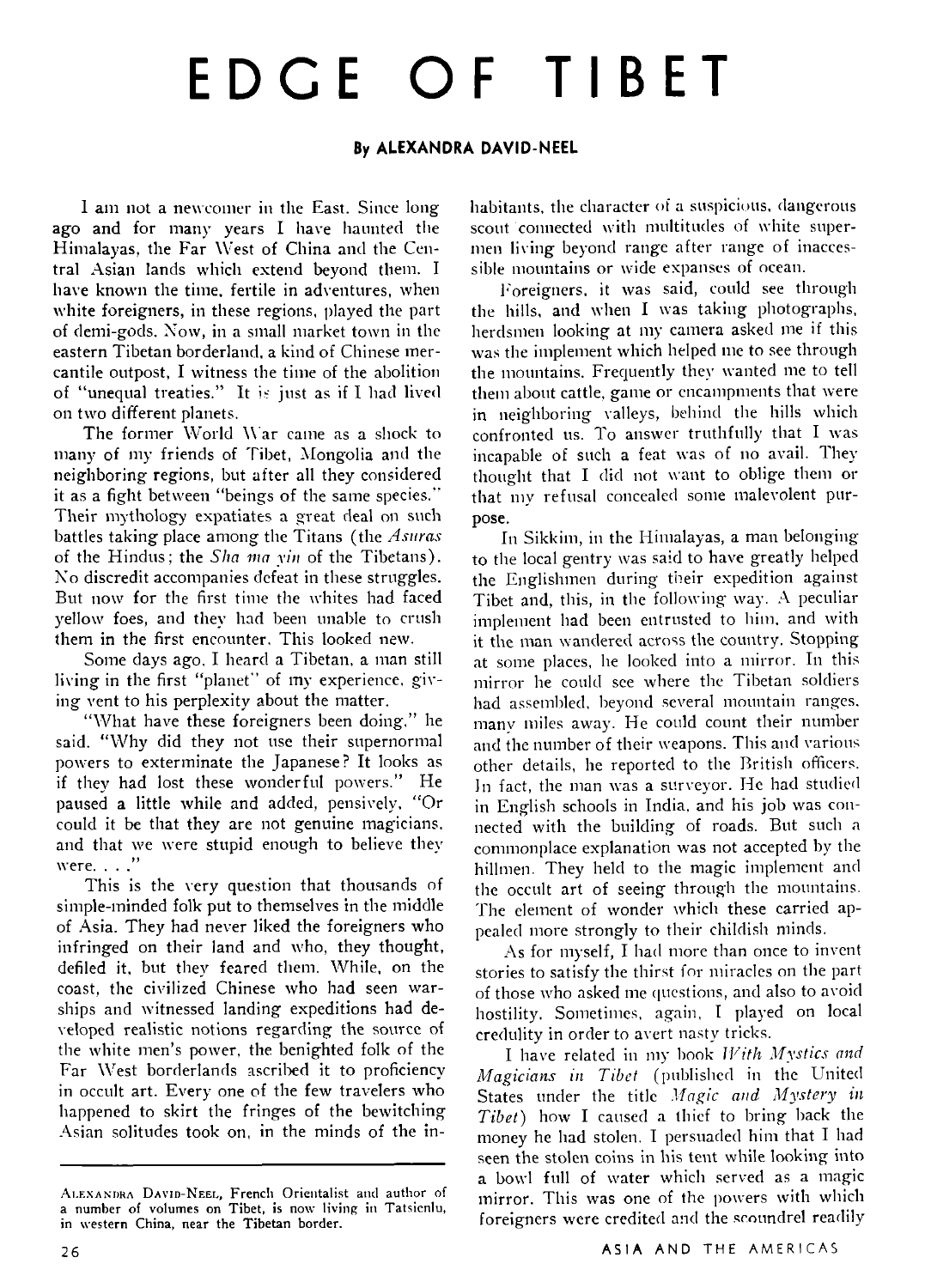believed my words.

At about the same time, rumors were spread regarding a foreigner's wizard dog. This animal could understand all that people said in any language; it could even read their thoughts. Whatever it learned, it faithfully reported to its master.

The Roman Catholic Bishop of Tatsienlu was said to be most expert in the occult arts. It was rumored that he went to sit near the rivers or the lakes, plunged his hands in the water and lo! when he drew them out, they were full of gold. He could also extract gold from the earth by laying his hands on the ground. It was explained that he supported his Mission with this inexhaustible source of wealth. The Bishop died during my present stay in Tatsienlu. He did not anpear to have benefited much by the fabulous riches which he had landed.

My innocent camera was often looked at with suspicion, for many believed that it could be used to catch the souls of men. In order to make this more intelligible, I must say that Tibetan exorcists use a horn to catch devils. Muttering secret formulas, they compel the devils to enter into the horn; then, presto, they close its opening with a lid and the unfortunate spirit is prisoner. To regain his liberty he has to promise to accomplish whatever work the sorcerer requires from him or to desist from doing things which his captor forbids. Regarding extracting the soul out of a body, Tibetans believe that men, and animals as well, are composed, besides their body, of several spiritual or semi-spiritual elements and not just of a body and a single uncompounded soul, as many Westerners believe. Consequently, if one of these principles, that one which I have called "soul," in order not to use a foreign word, is abstracted from a man, this operation does not necessarily cause his death. He may continue to live a diminished kind of life for a more or less long time. The sorcerer may use the abstracted "soul" for a variety of evil works, the description of which is beyond my present subject.

White foreigners were also believed to make themselves invisible at will, to have weapons that travel alone through the air to strike their enemies and, by riding on the wind, to transport themselves bodily from place to place with an incredible rapidity.

All these facts have been, and still are, ascribed to Chinese, Tibetan, Mongol and Indian magicians. The people invented nothing truly new, but credited the foreigners with the same powers to a superlative degree.

I myself enjoyed a rather flattering fame for a miraculous subterranean journey which I was supposed to have effected. The impression my exploit had made proved to have been a lasting one and to have spread far away, for I was reminded of it about twenty years later, near the Mongolian border.

The facts were as follows: I was camping in Chinghai, the grassy solitary region that stretches from the borders of Kansu, Sikang and Sinkiang to Central Tibet. Not far from my camp, a longitudinal fissure existed on the side of a mountain. The neighboring herdsmen went there to offer homage to a deity who was said to inhabit it. However, the fame enjoyed by this opening came from the fact that it was considered to be the entrance of a subterranean corridor that extended to Lhasa. It was declared that those whose minds were perfectly pure could, by following this passage, miraculously reach Lhasa in five days-normally. a good horseman, starting from that place, would need two months to effect that journey. As for sinners, either they would not be able to slip into the small space between the walls of the corridor, or they would be attacked and devoured by the demons who guarded the way.

One afternoon I went to explore the mysterious passage. I had merely intended to take with me some packets of small tapers to light my way, but one of my servants begged me to carry also a little bag of tsampa (roasted barley flour) as provision. I thought to be gone only for two or three hours and had no wish to eat on the way: yet in order not to yex the good man, I slipped the little bag under my Tibetan robe. (Tibetan robes are very wide, and are tied at the waist with a belt, so that they form a pocket on the breast, into which Tibetans put all that they carry on them.)

The corridor in which I found myself after I had penetrated the opening offered nothing of interest, and before long my progress was made difficult by mounds of earth and stones which partly obstructed the way. I had slowly dragged myself up and down for a long time and was becoming exhausted when I perceived a feeble light ahead. There was an outlet there, and I emerged from under the earth very glad to breathe fresh air again.

My joy was of short duration. I had come out on a narrow terrace surrounded by steep rocks. I saw no possibility of descending from this eirie or of ascending above it. Twilight was already tinging with blue the crests of the distant mountains and shadows were lengthening on the tableland that stretched below me. The relief felt at lying down made me sleepy. It was summer, my thick woolen robe was as good as a rug. Weariness overcame my power of reasoning. I fell asleep before I could examine what would be best for me to do.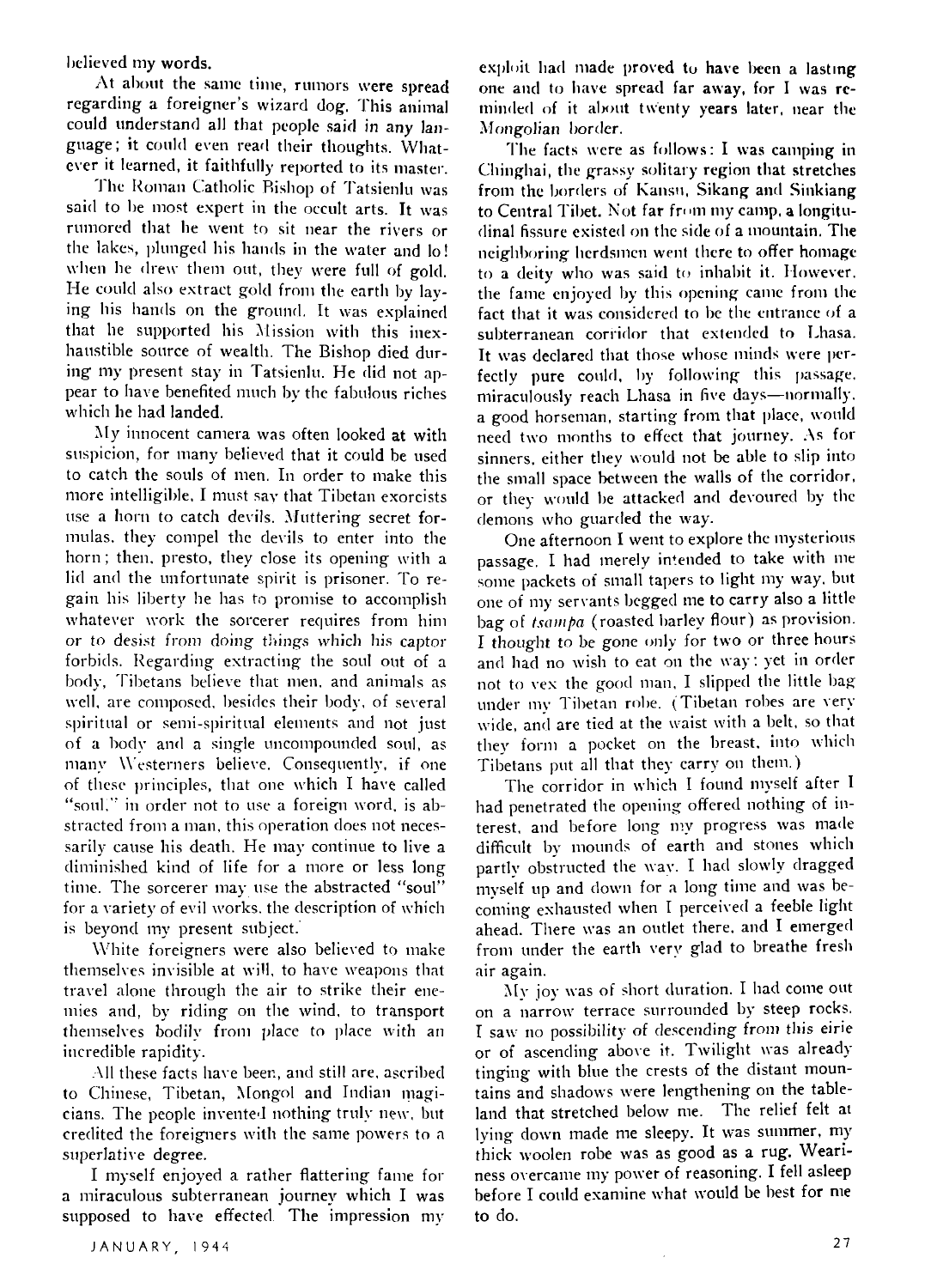It was broad daylight when I awoke. Completely rested, I could more clearly judge the place where I was. Climbing the rocks seemed quite possible. I did it and reached the grassy summit of the mountain and from there, after a rather long walk. I came to a somewhat easy slope which brought me down into a valley. But there I realized that my camp was on the opposite side of the mountain. To reach it, I should have to skirt the foot of the mountain for perhaps a long distance. However, to walk on nearly flat ground was not difficult, though I felt a little stiff after my exertion of the previous day. The weather was fine. I strolled along in leisurely fashion, eating tsampa by the brooks and resting here and there. Evening came before I had reached my goal. I spent one more night in the open; to this  $I$  was accustomed. Finally I arrived at my camp, the morning of the next day.

I was saluted with esclamations, and the servants prostrated themselves before me while exchanging knowing looks.

Seeing I was long in returning, these foolish men, their brains stuffed with superstitions and tales of- miracles, had connected my absence with the belief in the subterranean way to Lhasa. They just simply assumed that  $I$  had accomplished the marvelous journey, beating all records, for instead of requiring five days to reach the Holy City. the trip there and back had not even taken me two whole days. The superiority of the white foreigners had once more been manifested.

They did not fail to publish the wonder in all the herdsmen's camps where we stopped that summer, and those who heard the tale told it to others. It was in that way that nearly two years later, on the sacred mountain of Wu Tai Shan, far from the country where the extraordinary fable had been conceived, it was again narrated by a pilgrim who came from Chinghai.

We must not think that the era when wonders were daily bread in Asia is definitely closed. The faith in miraculous happenings is still very much alive among the uneducated multitudes, but the western foreigners have ce2sed to be the heroes of these fantastic feats. And this brings me to my experiences in a new East and the new mentality of its people.

I do like to observe the reactions of the local populace. In the East, as in any other region of the earth, the uneducated folk, free to a large extent of the restraint which education has made habitual to men of the upper class, exhibit candidly the contents of their minds. and most of the time the sight is not only original but also extremely instructive.

At present, on the Far Western border of

China, I witness the expression of the feelings which the renunciation of extraterritoriality by the United States and Great Britain has aroused.<br>These feelings are given out in a single forcible sentence :

"Now, we are allowed to put the foreigners in jail."

The joy which such a prospect arouses in hundreds of small shopkeepers, workmen and similar people, the brightness of their faces when they utter, "We are their equals; we may imprison them," is inexpressible. I can guess that many eyes are following the few foreigners who reside in the region, with the inner, only half-conscious, wish to see one of them led between policemen to a local jail.

It is not that these Chinese are wicked at heart. Quite the opposite. They are peaceful, lovable people. They do not really hate the foreigners, though they do not nourish a very ardent love for them. What moves them is a spirit of pricle and of revenge. They resented inequality though, being in far-away places, none of them had truly suffered the effects of it. They had heard about stern repression, punitive espeditions against their fathers who merely wanted to keep China closed to foreigners, as other countries keep out Asiatics and even some white strangers. They also had been told that opium had been forcibly introduced in China by foreigners, and though nearly all of them are addicts to it or trade in it, they do not cease to lay on foreigners the responsibility of having imposed on them the accursed drug. They remember the times, not so long ago. when foreigners, even those in humble employments, drove through the towns in beautifully decorated sedan chairs preceded by one or two servants hearing clubs who made a way, among the crowd, for the tajen, or great man. Of course, Chinese officials did the same. Such display is no longer to be scen. Rich foreigners own a car, as do rich Chinese, and less wealthy ones go on foot. Nevertheless, there remained a fact: these inconspicuous foreign pedestrians escaped Chinese jurisdiction ; Chinese magistrates had no power to send them to jail. That was what most hurt the populace. They knew or had been told that their countrymen had been trampled down by the foreigners: they were eager to be able to trample down the foreigners in their turn. The foreigners had acted stupidly, the local people wished to imitate their stupidity. It may be absurd, but it is a natural feeling. We must be ready to understand it and even to sympathize with those who express it--while, of course, bewaring of the consequences.

Comic interpretations of the new treaties are not lacking. A Chinese physician offered me an